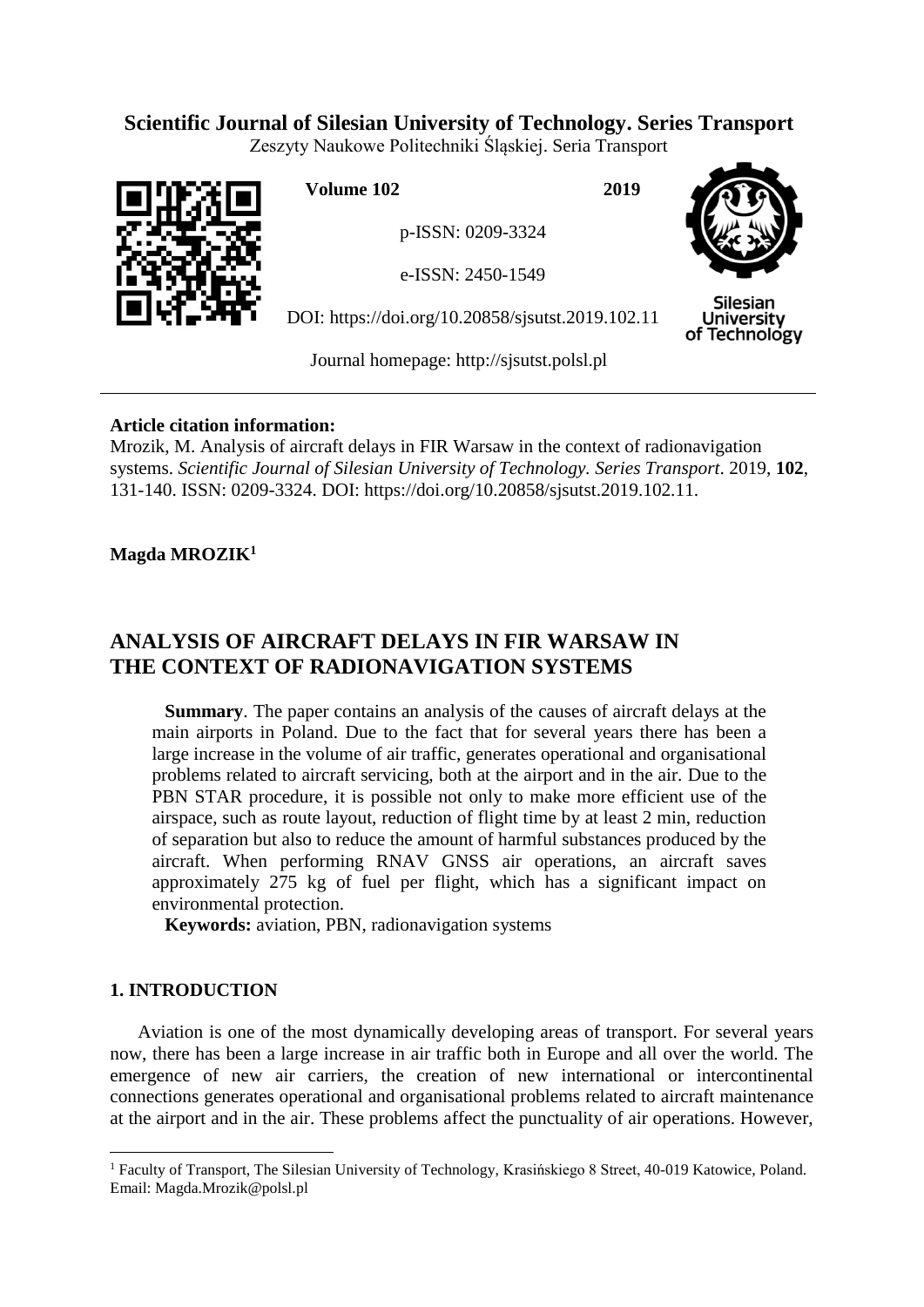delays are also generated by independent reasons such as the weather. Unfavourable weather conditions contribute more than 50% to the change in the flight schedule of aircraft. A bad meteorological situation can disrupt or even paralyse air operations. The aircraft take-off and landing procedure depends on the state of the weather. By reducing the impact of operational factors, the aim is to increase air capacity. As a result, programmes have been formulated in Europe for the efficient management of air transport. One such project was the Single European Sky (SES) initiative and the creation of the Single Sky Committee (SSC). The SCC consists of civil and military representatives of the Member States, whose primary objective is to assist the European Commission in the implementation of the SES project. Based on the effect of unsatisfactory results, the programme was modernised several times by establishing SES II and SES II+. The programme, inter alia, strengthens the network management function, enhances the competence of EASA in the context of safe airport operations and traffic management, and introduces interoperability of the European air traffic management network. SES II also introduced a new traffic surveillance programme, SESAR (Single European Sky ATM Research). Its main objective is to develop Air Traffic Management (ATM) procedures and technologies that will contribute to reducing delays and the negative impact of aircraft on the environment, as well as to increasing airspace and airport capacity. In connection with the effectiveness of the implemented assumptions, it was assumed that in 2020, among others, ATM costs will be reduced by 50%, the negative impact of aviation on nature will be reduced by 10% or capacity will be increased threefold while safety will be improved<sup>2</sup>. It should be kept in mind that SESAR proposes the implementation of new navigation systems and aids such as GNSS as one of the main ways to optimise aircraft routes and increase airspace capacity.

#### **2. ANALYSIS OF MAIN AIRPORTS AT FIR WARSZAWA IN TERMS OF AIRCRAFT DELAYS**

Flight Information Region Warsaw (FIR Warszawa) is a defined area of airspace in which flight information service and emergency services are provided<sup>3</sup>. In Poland, air traffic management is the responsibility of the Polish Air Navigation Agency. FIR Warsaw includes the Polish airspace (over the land area, internal waters and territorial sea) and the ICAOdetermined part of the Baltic Sea space, which is delineated by a line of defined geographical points. The Flight Information Region is classified as a controlled and uncontrolled area. In the controlled area of the aircraft, an ATC (Air Traffic Control) service is provided which regulates the flow of air traffic and prevents collisions of aircraft during air operations. This area includes the airways controlled by the ACC area control service, the TMA controlled area checked by the APP Approach Control Unit and the CTR controlled areas of airports where traffic control is exercised by the TWR Airport Control Tower. In the uncontrolled area, information is provided to the aircraft through the Flight Information Service (FIS). There are five FIS sectors in the Republic of Poland:

- Warsaw (119,450 MHz).
- $-$  Olsztyn (118,775 MHz).
- $-$  Poznań (126,300 MHz).

 $\overline{a}$ 

<sup>2</sup> http://ulc.gov.pl/pl/zegluga-powietrzna/ses-jednolita-europejska-przestrzen-powietrzna/3823-sesar

<sup>3</sup> Announcement of the Minister of Infrastructure and Development of 18 December 2013 on the announcement of a consolidated text of the Regulation of the Minister of Infrastructure on the structure of Polish airspace and the detailed conditions and manner of use of this space Journal of Laws of 2014, item 351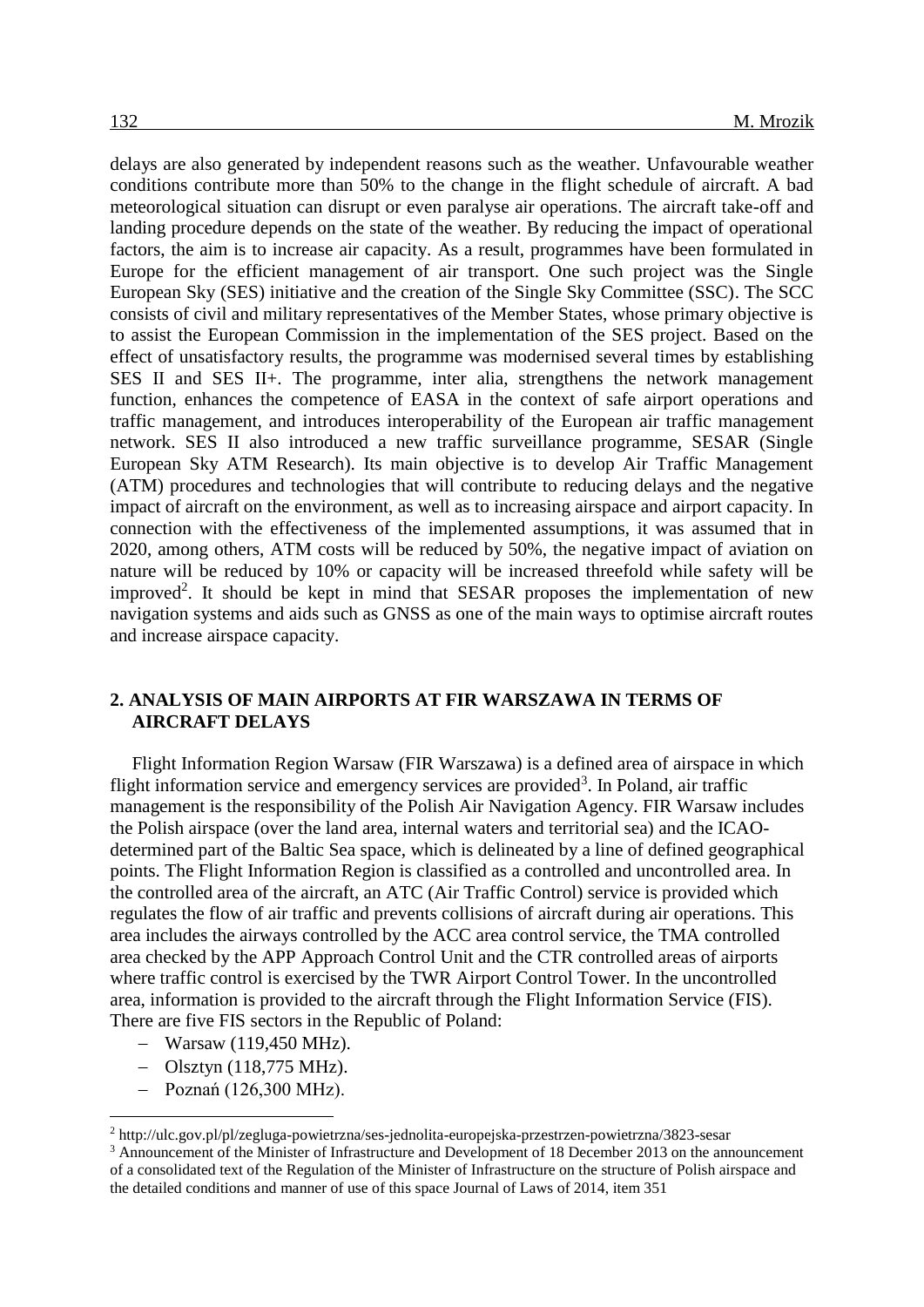- Gdańsk (127,150 MHz).
- Kraków (119,275 MHz).

Operational Air Traffic Controllers (OATs) are responsible for the operation of military aircraft.

Figure 1 shows the CTR-controlled areas together with the operational information for EPKT airport. Figure 1 shows that the CTR-controlled areas of the following airports in Poland are included in the CTR-controlled areas:

- EPGD (Gdańsk-Rębiechowo).
- EPSC (Szczecin-Goleniów).
- EPSY(Olsztyn-Mazury).
- EPBY (Bydgoszcz-Szwederowo).
- EPPO (Poznań-Ławica).
- EPMO (Warsaw-Modlin).
- EPZG (Zielona Góra-Babimost).
- EPWR (Wrocław-Strachowice).
- EPWA (Chopina w Warszawie).
- EPLL (Łódź-Lublinek).
- EPRA (Radom-Sadków).
- EPKT (Katowice-Pyrzowice).
- EPKK (Krakow-Balice).
- EPRZ (Rzeszów-Jasionka)
- EPLB (Lublin).



Fig. 1. Controlled areas of TMA airports source: http://www.amc.pansa.pl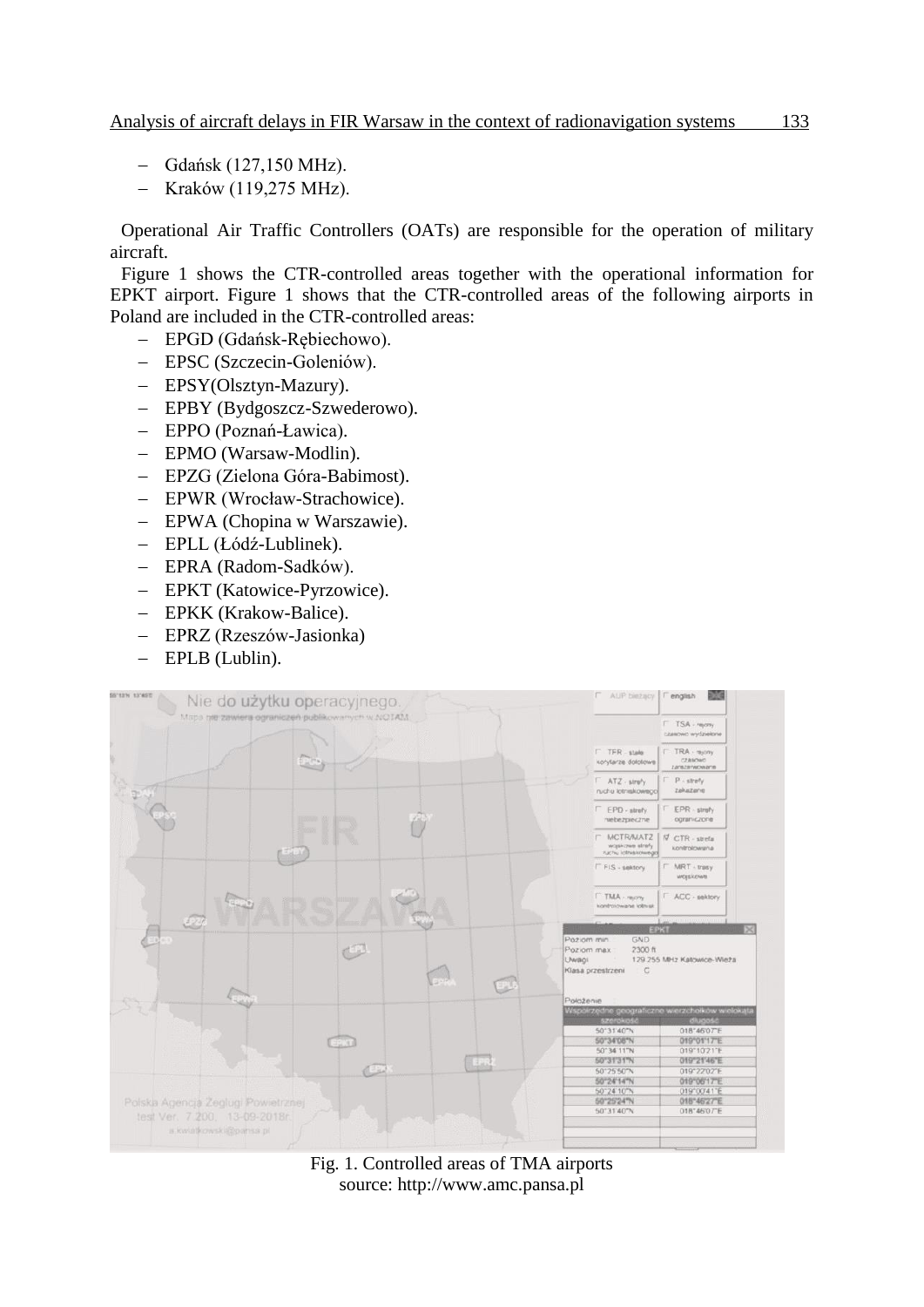

Figure 2 shows the FIS Air Information Service in the area of the FIR EPWW.

Fig. 2. Flight Information Services in the area of the FIR EPWW source: http://www.amc.pansa.pl

In order to monitor the situation in the Polish sky, the Polish Air Navigation Agency issues an annual report on air traffic at FIR Warsaw. On the basis of this document, the analysis of delays at major airports in 2017 was made: Gdańsk Rębiechowo, Krakow Balice, Katowice Pyrzowice, Poznań Ławica, Rzeszów Jasionka, Szczecin Goleniów, Chopin in Warsaw, Wrocław Strachowice, Zielona Góra Babimost, Bydgoszcz Szwederowo, Łódź Lublinek, Warszawa Modlin, Lublin Świdnik, Radom Sadków and Olsztyn Mazury.

From the published data it shows that 457,913 operations were carried out at the airports listed above, an increase of 10.3% compared to 2016. The highest number of operations was recorded at Warsaw Chopin Airport (37.8%), Krakow Balice (11.7%) and Gdańsk Rębiechowo (9.5%). Figure 3 presents a detailed percentage share of individual airports in the air operations in 2017 [3].

The significant increase in the number of aircraft operations handled contributed to the aircraft delays already generated both on the ground and in the air.

According to the PAŻP report, the average delay per flight operation was 0.2 min per flight, of which enroute (on the route) was 0.1 min per flight.

Analysing the data from the report at the turn of 2002-2017, the biggest increase in delays was observed in 2007 and 2008. Compared to last year, when the average delay was 0.5 min per flight, the delay was reduced by 0.3 min per flight.

Figure 4 shows the relationship between traffic delays and traffic volumes from 2002 to 2017.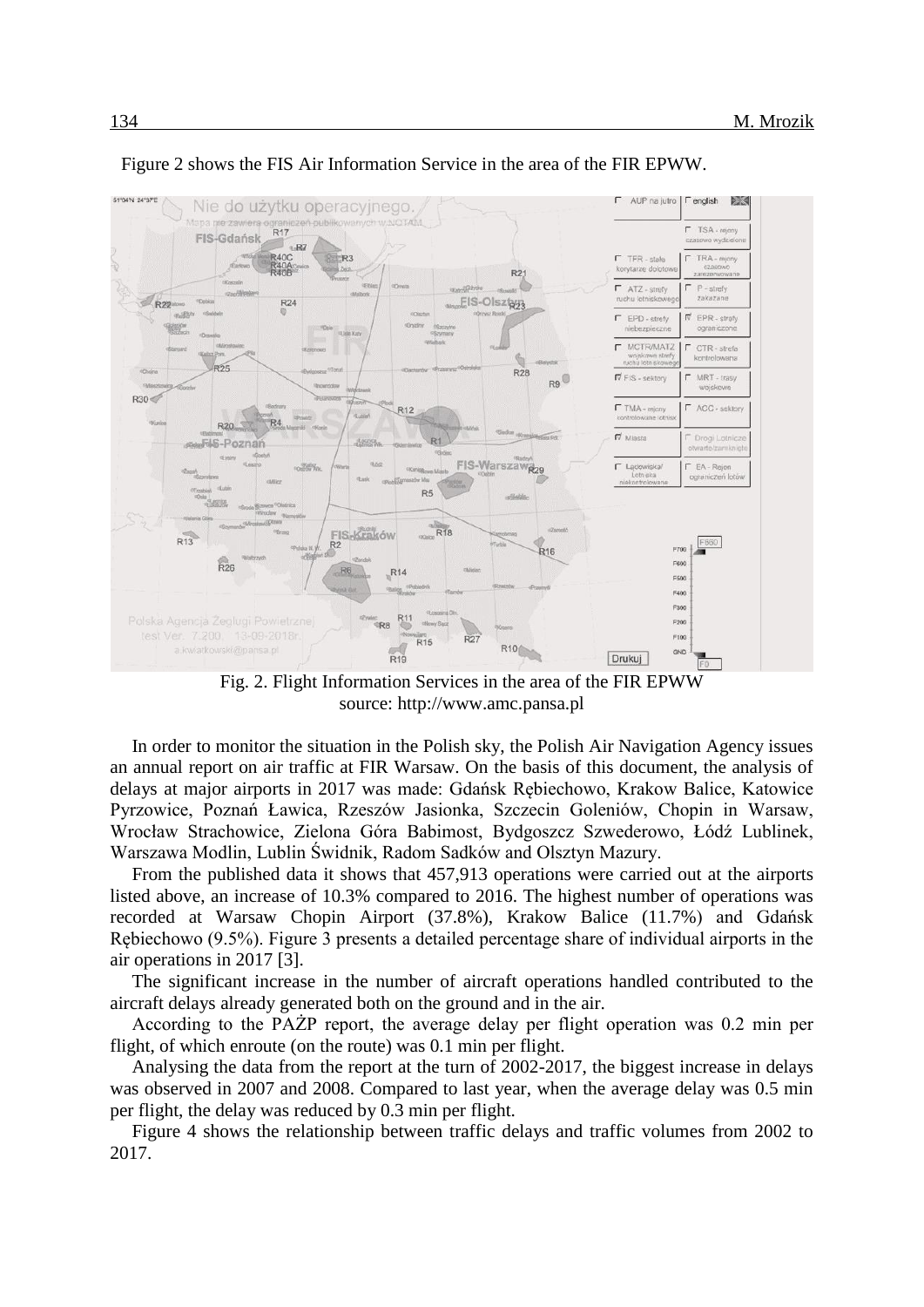

Percentage share of individual airports in terminal operations in 2017

Fig. 3. Percentage share of individual airports in terminal operations in 2017 source: own elaboration



In continental terms, Poland was ranked fourteenth in terms of generating all the delays. France (24.5%), Germany (18.5%) and the United Kingdom (11.5%) were among the countries with the highest delays.

Aircraft delays can be caused by natural (for example, weather conditions) or artificial (for example, lack of manning) factors. The reasons for subsequent departures can also be classified according to the space concerned, that is, the airport and the route. The size of the delay rate generated at the airport is influenced by such elements as:

lack of staffing.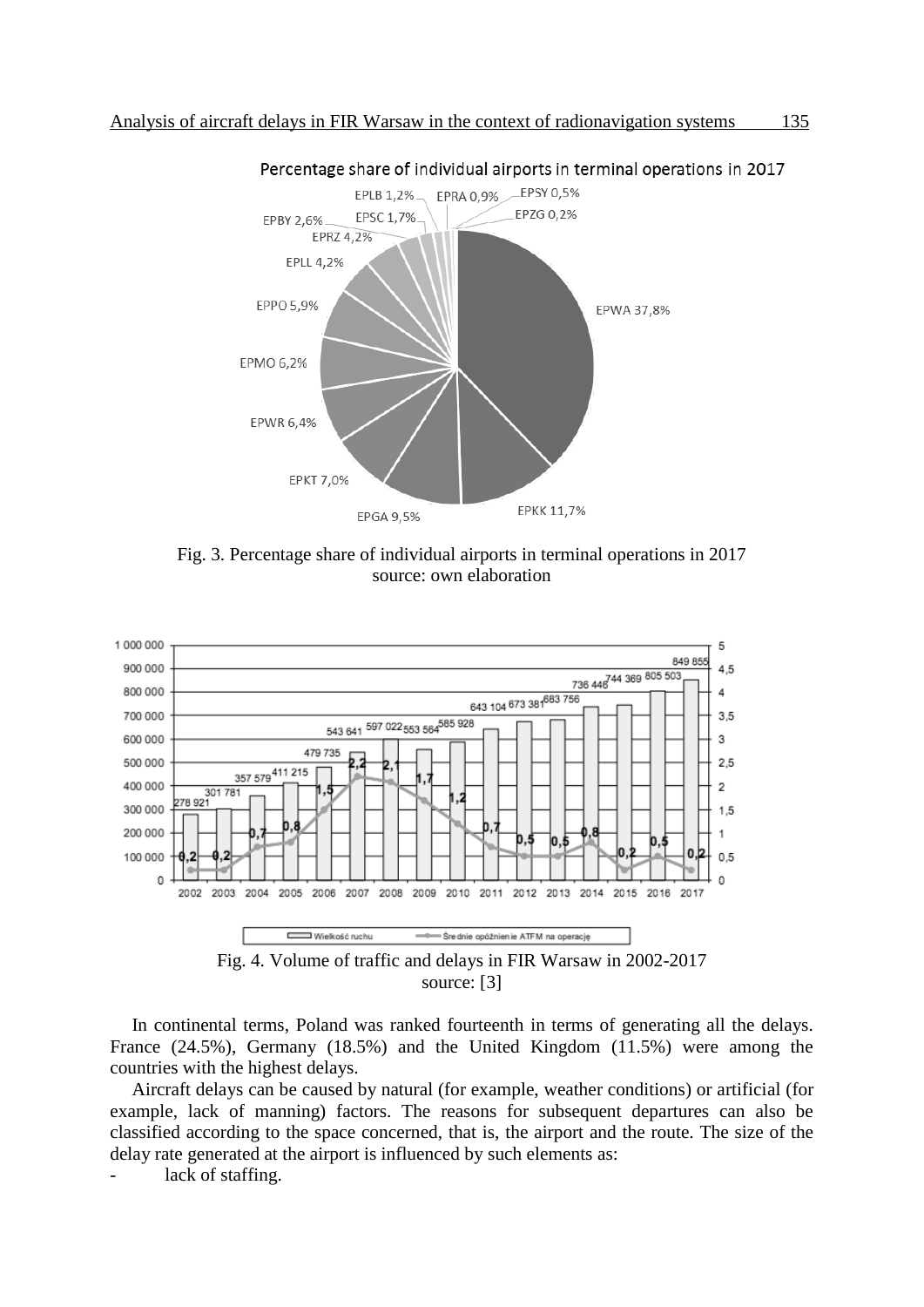- aerodrome capacity.
- airspace management.
- weather.
- equipment.
- ATC and aerodrome capacity.
- special events.
- other.

On the other hand, these contribute to delays on the aircraft route:

- weather conditions.
- equipment.
- ATC capacity.
- protest activities not related to ATC (industrial action non-ATC).
- lack of ATC staffing.
- other.

According to data published by the Polish Air Navigation Agency, in 2017 airports contributed to 28,570 min of delays. On the other hand, factors occurring on the route caused 87,644 min of delay. Figure 5 illustrates the percentage share of the different factors causing delays at airports. The presented data indicates that in over 50% unfavourable weather conditions such as fog, volcanic eruption, storms or turbulence affect 14,623 min of aircraft delay. Another factor determining irregularities in air operations is the capacity of the airport, which is responsible for 7,946 min of delay. Meanwhile, ATC equipment had the least effect on the later departure of the aircraft (85 min).

Figure 5 shows the percentage share of factors causing delays at the airport in 2017.





Fig. 5. Percentage share of factors causing delays at the airport in 2017 source: own elaboration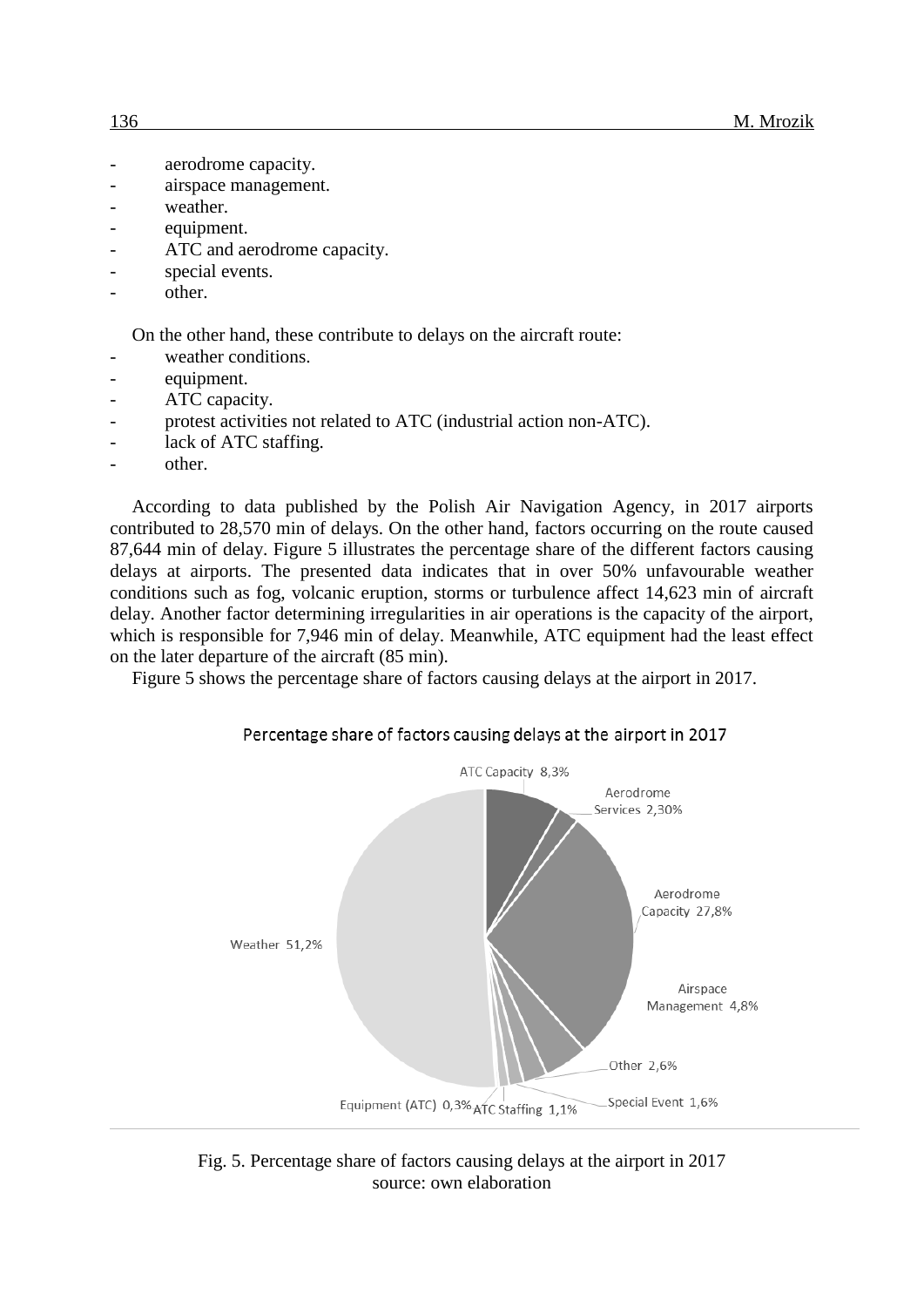Figure 6 presents the same graph as Figure 5 illustrating the percentage share of elements causing aircraft delay on the route.



Percentage share of factors causing delays on the route in 2017

Fig. 6. Percentage share of factors causing delays on the route in 2017 source: own elaboration

On the basis of the above data, it can be concluded that in 2017 the main factor affecting the subsequent take off of aircraft was the lack of adequate level of human resources. It contributed to a delay of 38,055 min. A comparable effect (42%) had the capacity of ATC, which led to 36,853 min delay.

Comparative analysis of both charts (Figures 5 and 6) shows that the equipment had minimal impact on aviation operations. The capacity of both the ATC and airports proved to be problematic.

Factors belonging to other groups and special events must also be taken into account. Events such as the closure of the airspace during the NATO summit, the increase in air operations during the World Youth Day in Krakow or the political situation in Ukraine in 2016, contributed to the unpredictable growth in traffic and the generation of the high rate of delays.

### **3. SATELLITE SYSTEMS AND AIDS AS TOOLS TO REDUCE AIR TRAFFIC DELAYS**

The number of implemented methods of delay reduction is increasing yearly. Airlines, operators, airport managers or aviation authorities such as PAŻP or ICAO strive to minimise delays in air operations. One such tool is the PBN (Performance-Based Navigation) concept. In 2008, ICAO issued the Doc 9613 "Performance-based Navigation Manual", which builds on the Required Navigation Performance (RNP) concept and obliges ICAO member countries to develop the plans for the above project. A PBN is an area navigation based on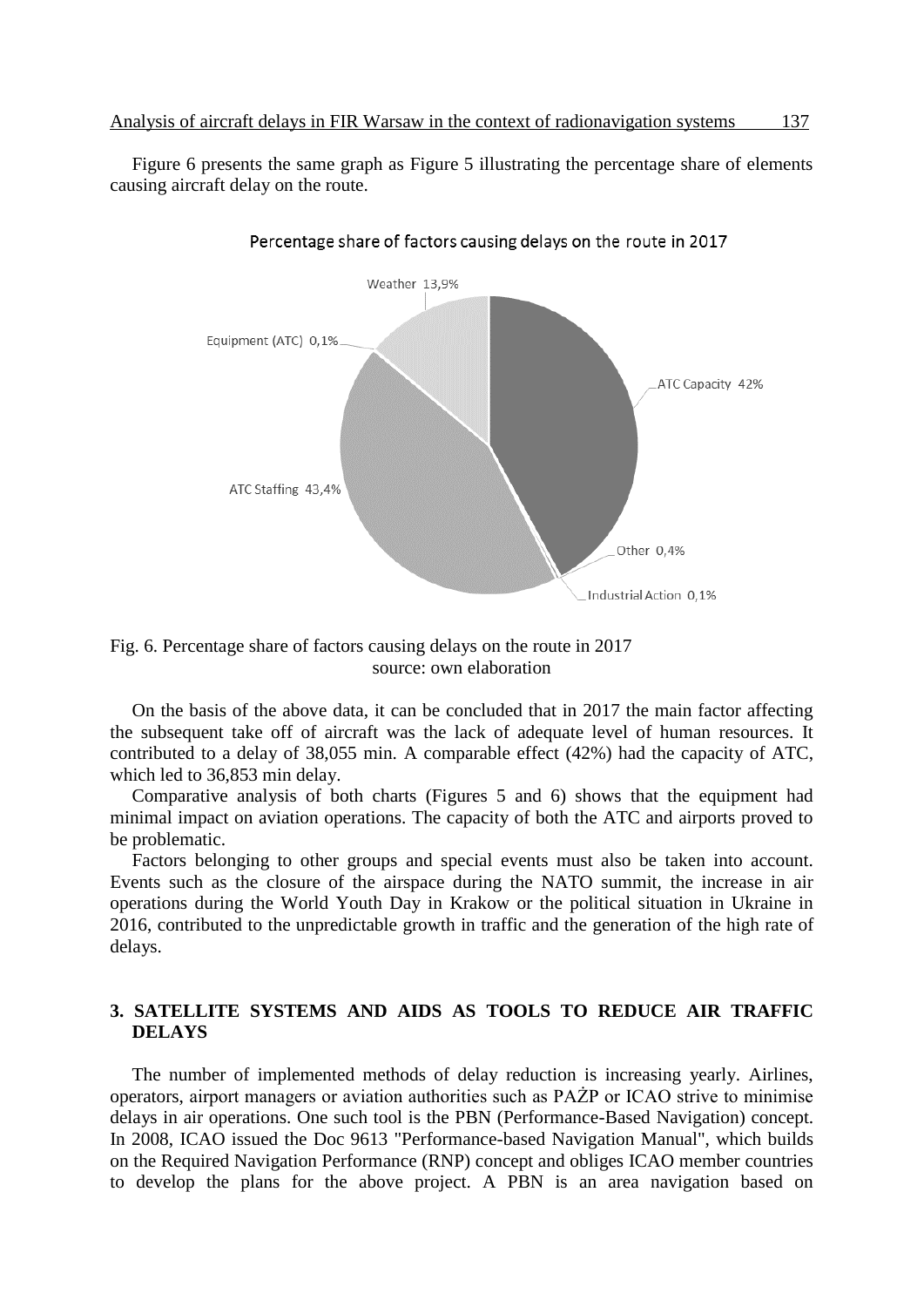characteristics that allow the position of an aircraft to be determined with precise accuracy for a particular phase of flight. This is possible because of a navigation system (for example, GNSS) that meets guidelines such as accuracy, functionality, integrity, availability and continuity. Through the use of PBN, it is allowed to fly on any designated route within the range of the ground navigation systems or the limits of the capability of autonomous devices or with the integration of both. The concept in question cooperates with many aviation entities: pilots, training centres, airport managers and air operators, aircraft manufacturers, as well as the authorities responsible for air traffic control and airspace management. The PBN comprises of two types of navigation specifications, which are a set of requirements necessary for the execution of flights within a defined airspace structure, namely RNAV (aRea NAVigation) and RNP (Required Navigation Performance). In the RNAV specification, it is necessary to maintain the required navigation accuracy (for example, RNAV 2 ) and to meet the requirements for consistency, continuity as well as the functionality criterion (for example, installation of an on-board database). Aircraft equipped with a GNSS system, the RNP obtain through a Receiver Autonomous Integrity Monitoring (RAIM) receiver. In addition to the conditions for RNAV, the RNP also has a criterion for on-board monitoring of navigation accuracy and alarming. Navigation based on characteristics integrates elements such as navigation specifications, navigation applications and radio navigation infrastructure.



Fig. 7. Elements of the PBN concept source: own elaboration

Radionavigation infrastructure includes terrestrial navigation aids (VOR, DME) and satellite navigation systems (GNSS: GPS, Glonass, Galileo).

The use of area navigation offers many benefits to air transport, including minimising delays in air operations. The most important ones are:

- reduction of separation for all phases of flight. Where airspace becomes more crowded, PBN allows the most efficient use of space through an appropriately managed reduction of separation and flight track along the route, during approach and landing.
- reduction of ATC and flight crew load (pilot-ATC communication will be reduced by up to 70%).
- rationalisation of the radionavigation infrastructure through optimisation of the terrestrial equipment of satellite systems (investment projects, costs).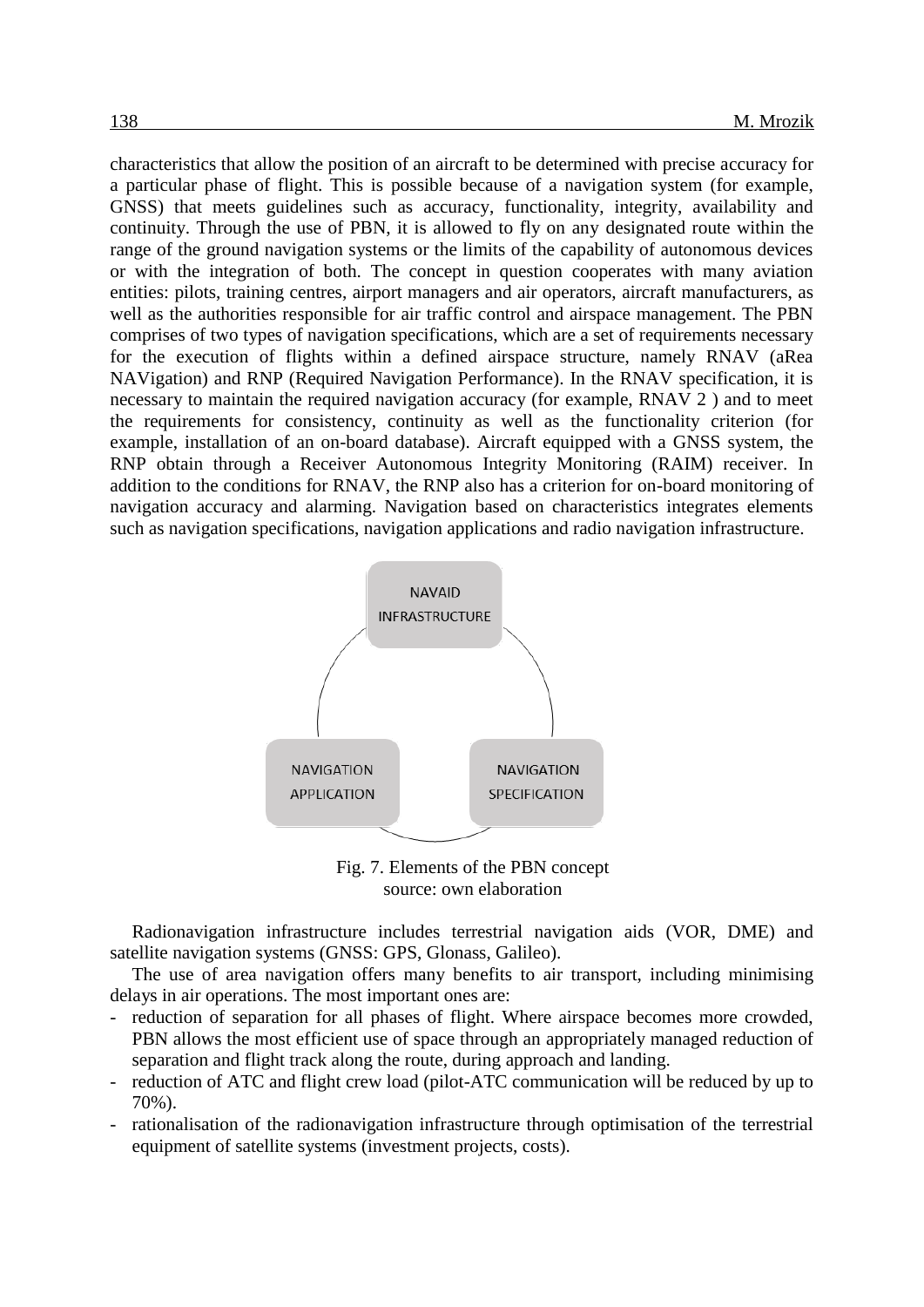- lower fuel consumption of aircraft. By minimising approach and landing routes, the aircraft's fuel demand is reduced.
- reduction of  $CO<sub>2</sub>$  emissions. By optimising fuel consumption, the amount of harmful substances emitted by the aircraft is reduced, which contributes to environmental protection.
- reducing the interdependence factor of terrestrial radionavigation infrastructure. The PBN concept is based primarily on GNSS. Such a solution makes it possible to reduce terrestrial navigation devices and thus their cost of maintenance and care.
- the introduction of so-called "global harmonisation". The PBN project is used all over the world by ICAO member states (192 countries). This means that the certification of operators and aircraft can be unified.
- reducing delays in air operations. Through more effective airspace management and more precise data such as aircraft position data, the punctuality rate of aircraft increases.

These advantages indicate that the RNAV GNSS system can be used not only as a tool to reduce aircraft delays but also on other planes, including environmental protection.

#### **4. SUMMARY**

The dynamic growth in air operations contributes to the continuous modification of existing procedures. In order to minimise the negative impact of congested airspace, new methods of efficient space management are being sought. One such tool is the implementation of the PBN concept, which creates many opportunities for aviation. As mentioned in the article, aircraft delays are serious problems for the air transport. The implementation of this system allows for an increase in air capacity, which in turn affects punctuality, and also reduces CO<sub>2</sub> emissions. The fact that RNP rules enable aircraft to be located more accurately is also a key element in improving safety. On the basis of the published data, it can be concluded that, despite the intensive growth of air operations, the aircraft delay rate in Poland is at an acceptable level on continental terms. Poland was only responsible for less than 1.0% of all delays. It should be remembered, however, that despite the development of aviation techniques, it is still the independent factors such as atmospheric conditions that affect more than 50% of all flight operations

#### **References**

- 1. Annex 2 to the Convention on International Civil Aviation (Rules of the Air).
- 2. Banaszek Krzysztof, Marek Malarski. 2011."Position accuracy of modern satellite navigation systems and airport capacity". *Logistyka* 80: 48-67.
- 3. Civil Aviation Authority. Available at: [http://www.ulc.gov.pl.](http://www.ulc.gov.pl/)
- 4. Dudek Ewa. 2018. "The concept of DMAIC methodology application for diagnostics of potential incompatibilities in aeronautical data request process". *Diagnostyka* 19(4): 33- 38. DOI: 10.29354/diag/93963.
- 5. Fellner Andrzej. 2016. *Nawigacja powietrzna w zarysie.* [In Polish: *Air navigation in outline*]. Gliwice: Silesian University of Technology. ISBN: 978-83-7880-346-1.